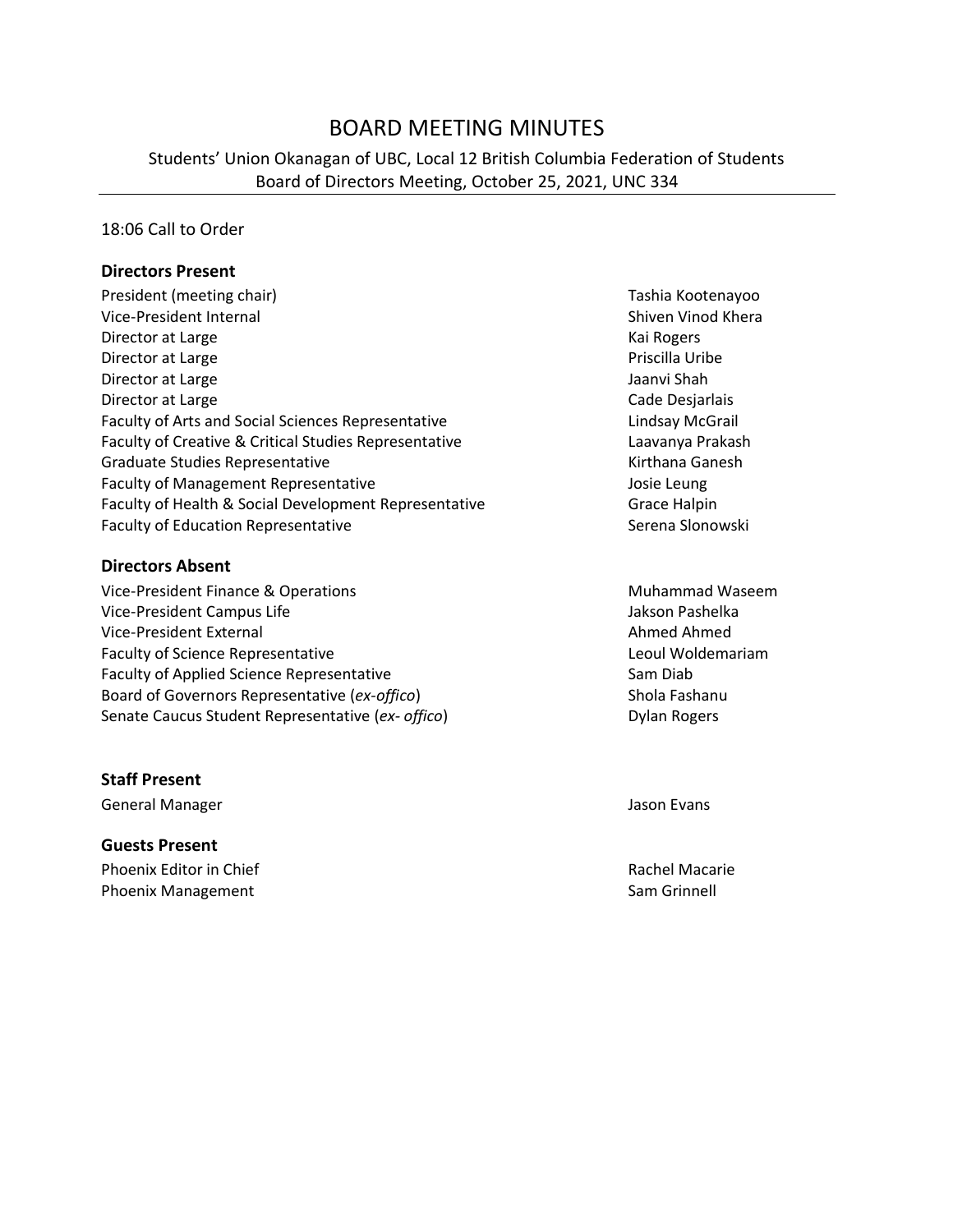### **1.** ACKNOWLEDGEMENT OF TERRITORY

*We would like to acknowledge that we are on the traditional, ancestral territory of the Okanagan Nation. We would like to recognize that learning happened in this place long before this institution was established. It's important that we understand that we are very privileged to be living, working, and learning in these territories that are not our own.*

#### **2.** ADOPTION OF AGENDA AND REVIEW OF MEMBERSHIP

21/10/25.01 Rogers/Desjarlais Be it resolved that the agenda be adopted. Carried

#### **3.** ADOPTION OF MINUTES FROM PREVIOUS MEETINGS

#### 21/10/25.02

#### Rogers/Khera

Be it resolved that minutes of the meeting held October 13, 2021 be adopted. Carried

#### **4.** EXECUTIVE REPORTS

### 21/10/25.03

Leung/Rogers

Be it resolved that the Executive Reports be adopted as attached.

Carried

### **5.** COMMITTEE BUSINESS

### **5.1 Executive Committee**

### 21/10/25.04

Desjarlais/Khera

Be it resolved that the minutes of the meeting held October 19, 2021 be adopted.

Carried

### **5.2 Finance Committee**

21/10/25.05

Khera/Leung

Be it resolved that the minutes of the meeting held October 7, 2021 be adopted.

Carried

- **5.3 Policy Committee**
- **5.4 Campus Life Committee**
- **5.5 Campaigns Committee**
- **5.6 Oversight Committee**
- **5.7 Electoral Committee**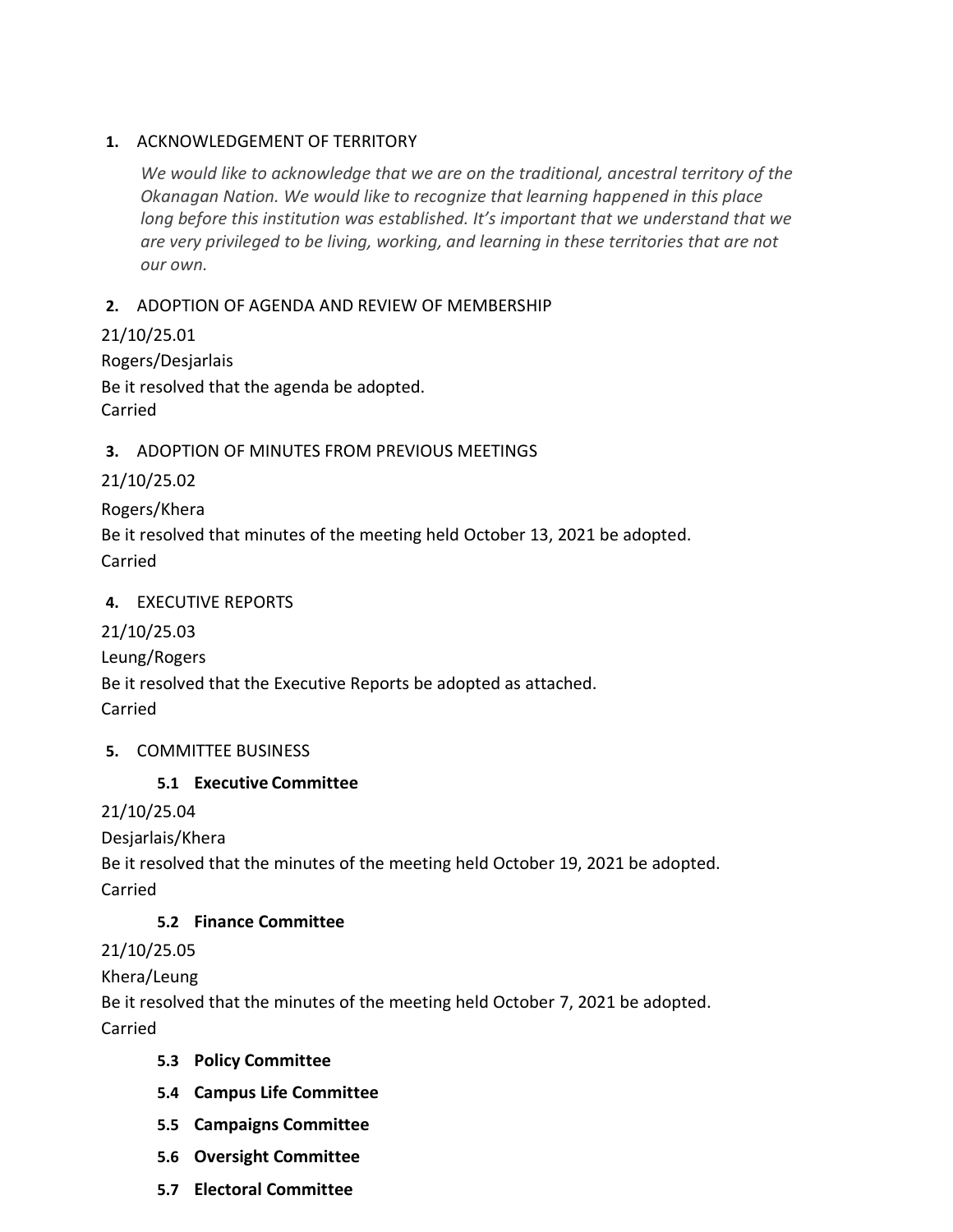21/10/25.06

Rogers/Khera

Be it resolved that the minutes of the meeting held October 14 and 21, 2021 be adopted. Carried

# **5.8 Graduate Student Committee**

21/10/25.07

Ganesh/Haplin

Be it resolved that Vikas Kumar and Emily Comeau be appointed to the Graduate Student Committee.

Carried

### **6.** REPORT ON UNIVERSITY RELATIONS

- **6.1 Board of Governors**
- **6.2 Senate**
- **6.3 Other University Committees**

# **7.** NEW BUSINESS

21/10/25.08

Rogers/Desjarlais

Whereas the covid-19 pandemic is an ongoing health crisis, and

Whereas covid-19 vaccines are safe and highly effective, and

Whereas the SUO Board of Directors has a responsibility to ensure the health and safety of all board members,

Be it resolved that SUO Directors must provide proof of being fully vaccinated against covid-19 in order to access any SUO space, attend in person meetings, or attend in person events under the purview of the SUO, and

Be it further resolved that exemptions be granted in extremely limited circumstances where evidence is provided for a reason(s) laid out in the BC Human Rights Code.

Rogers motivated the motion

Carried

21/10/25.09

Khera/Desjarlais

Be it resolved that the following Student Associations be ratified:

Filmmaking Club

Arabs Student Association

Engineering Entrepreneurship Club

Angels without Borders

Carried

21/10/25.10

McGrail/Desjarlais

Whereas the 2020-2021 Board of Directors established an ad-hoc Resource Center Advisory Committee tasked with the following mandate in response to student concerns on SUO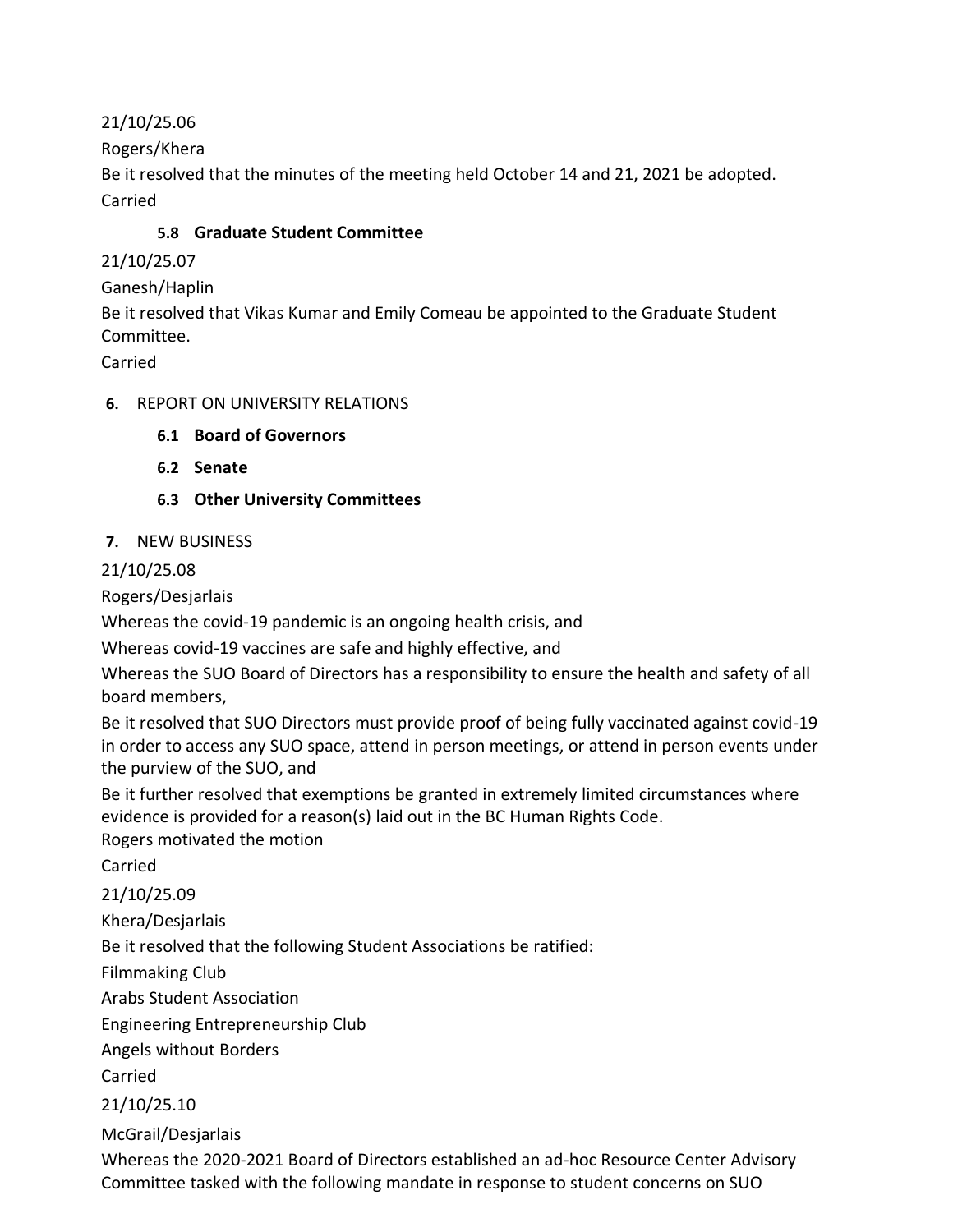accountability to fair, equitable and adequate support for their Resource Centers:

1. To re-evaluate the Resource Centre spaces and structures;

2. To consult with the Equity and Inclusion Office on the space and needs of our members;

3. To make recommendations on the creation of a new Resource Center Structure;

4. To conduct an environmental scan of the processes and consultation feedback

to demonstrate areas of improvement etc., and

Whereas the recommendations set forth by the Resource Center advisory committee in their report was adopted by the 2020-2021 Board of Directors, and

Whereas the 2021-2022 Board of Directors has a responsibility to continue actively addressing and implementing these recommendations,

Be it resolved that the Board of Directors ratify the attached implementation plan and be it further resolved any applications for new resource centers be tabled until at least phase three of the plan has been adequately completed as deemed by two-thirds majority by the Board of Directors.

Desjarlais requested a motion to table and the Board reached an agreeable census.

# 21/10.25.11

Desjarlais/Khera

Be it resolved that the motion 21/10/25.10 be tabled until the next Board of Directors meeting

### **8.** INFORMATION ITEMS

# **8.1 UBC Committee Opportunities**

Kootenayoo overviewed a request from UBC for two SUO representatives, one for the UBCO partnership with the RCMP working group and the second for the Multi-Hazard and Resilience Planning Committee.

Nominations opened for the RCMP working group

Desjarlais nominated himself

Shah nominates herself

Kootenayoo asked the Board of Directors if it would be best to relay to UBC administration that the SUO would require two representatives for the working group The Board reached an agreeable census

# 21/10.25.12

Desjarlais/Shah

Be it resolved that Cade and Jaanvi be appointed to the UBCO partnership with the RCMP Committee.

Carried

Nomination open for the Multi-Hazard and Resilience Planning Committee Rogers nominates himself

# 21/10.25.12

# Kootenayoo/Khera

Be it resolved that Kai be appointed to the Multi-Hazard and Resilience Planning Committee